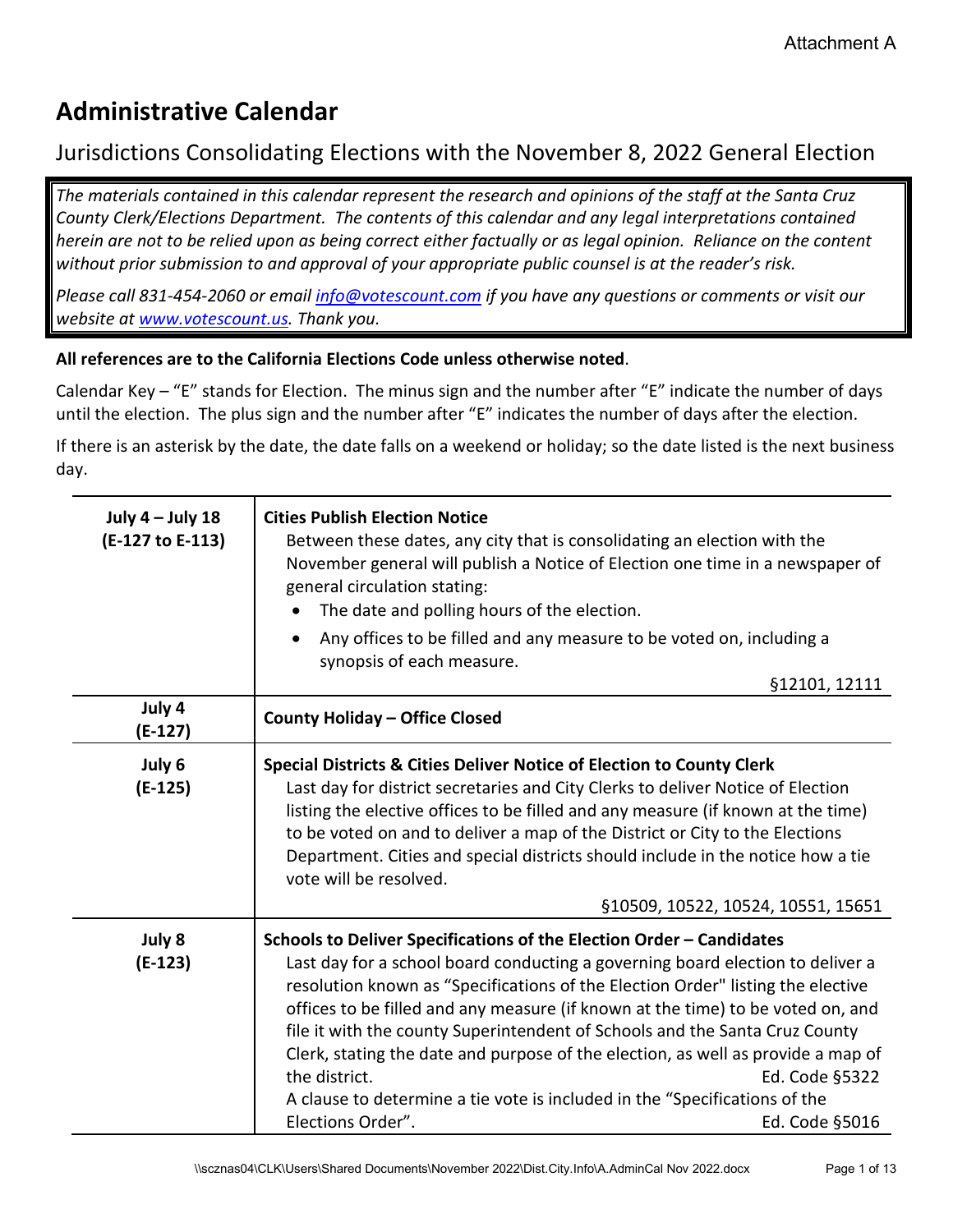| July 11 - Aug. 10<br>(E-120 to E-90) | <b>Notice of Election</b><br>Between these dates the County Clerk, will publish a Notice of Election<br>containing the date of the election, the offices to be filled, where nomination<br>papers are available, and the deadline for filing Declarations of Candidacy.<br>Notice of central counting place may be combined with this notice.<br>§12109, 12112                                                                                                                                                                   |
|--------------------------------------|----------------------------------------------------------------------------------------------------------------------------------------------------------------------------------------------------------------------------------------------------------------------------------------------------------------------------------------------------------------------------------------------------------------------------------------------------------------------------------------------------------------------------------|
| July 18 - Aug. 12<br>(E-113 to E-88) | <b>Candidate Nomination Period</b><br>Candidates obtain and file their Declaration of Candidacy for school and<br>special district boards, and, if applicable, file Candidate's Statement of<br>Qualifications. Forms are obtained from and filed with the county Elections<br>Department.                                                                                                                                                                                                                                       |
|                                      | §10510, 13307, 13311                                                                                                                                                                                                                                                                                                                                                                                                                                                                                                             |
|                                      | Candidates for city office must be nominated by not less than 20 nor more<br>than 30 voters in cities with 1,000 or more registered voters. The nomination<br>papers shall be accompanied by an affidavit of the nominee that he or she will<br>accept the office if elected. Nomination documents shall be obtained from<br>and filed with the City Clerk.                                                                                                                                                                      |
|                                      | §10220-10230, Gov. Code §36503                                                                                                                                                                                                                                                                                                                                                                                                                                                                                                   |
|                                      | When nomination and/or candidacy papers are issued, the elections official<br>shall provide candidates with:                                                                                                                                                                                                                                                                                                                                                                                                                     |
|                                      | the rules governing conflicts of interest and campaign statements<br>(candidates for city offices must file with Declaration of Candidacy);<br>• rules governing candidate statement charges and filings; and<br>a blank form of the "Code of Fair Campaign Practices" and copies of Election<br>Code §20440-20444.                                                                                                                                                                                                              |
| July 18 - Aug. 12<br>(E-113 to E-88) | Candidate's Statement - Congressional, Legislative, Superior Court, Board of<br><b>Supervisors, County Candidates, Cities, School &amp; Special Districts</b><br>By this date, nominees may prepare a statement of qualifications, not to<br>exceed 250 words for federal and state offices, 200 for county, city and<br>district offices, to be included in the County Voter Information Guide. The<br>statement shall be filed and paid for at the time it is filed. Obtain cost<br>information from the Elections Department. |
|                                      | §13307                                                                                                                                                                                                                                                                                                                                                                                                                                                                                                                           |
| July 31<br>Date fixed by Law         | <b>Semiannual Campaign Statement</b><br>Last day to file semiannual campaign statements, if required, by all candidates<br>and committees. For period ending 6/30/2022.<br>Gov. Code §84200, 84218                                                                                                                                                                                                                                                                                                                               |
| <b>August 2</b><br>$(E-98)$          | <b>Change of Candidate's Ballot Designation</b><br>Last day for candidates to request in writing to <b>both</b> the Secretary of State and<br>Elections Department that a different ballot designation be used for the<br>November election than the designation used at the primary election. This<br>request must be accompanied by a ballot designation worksheet.                                                                                                                                                            |
|                                      | §13107(h), CA Admin. Code, Title 2, Chap. 7, §20711(e)                                                                                                                                                                                                                                                                                                                                                                                                                                                                           |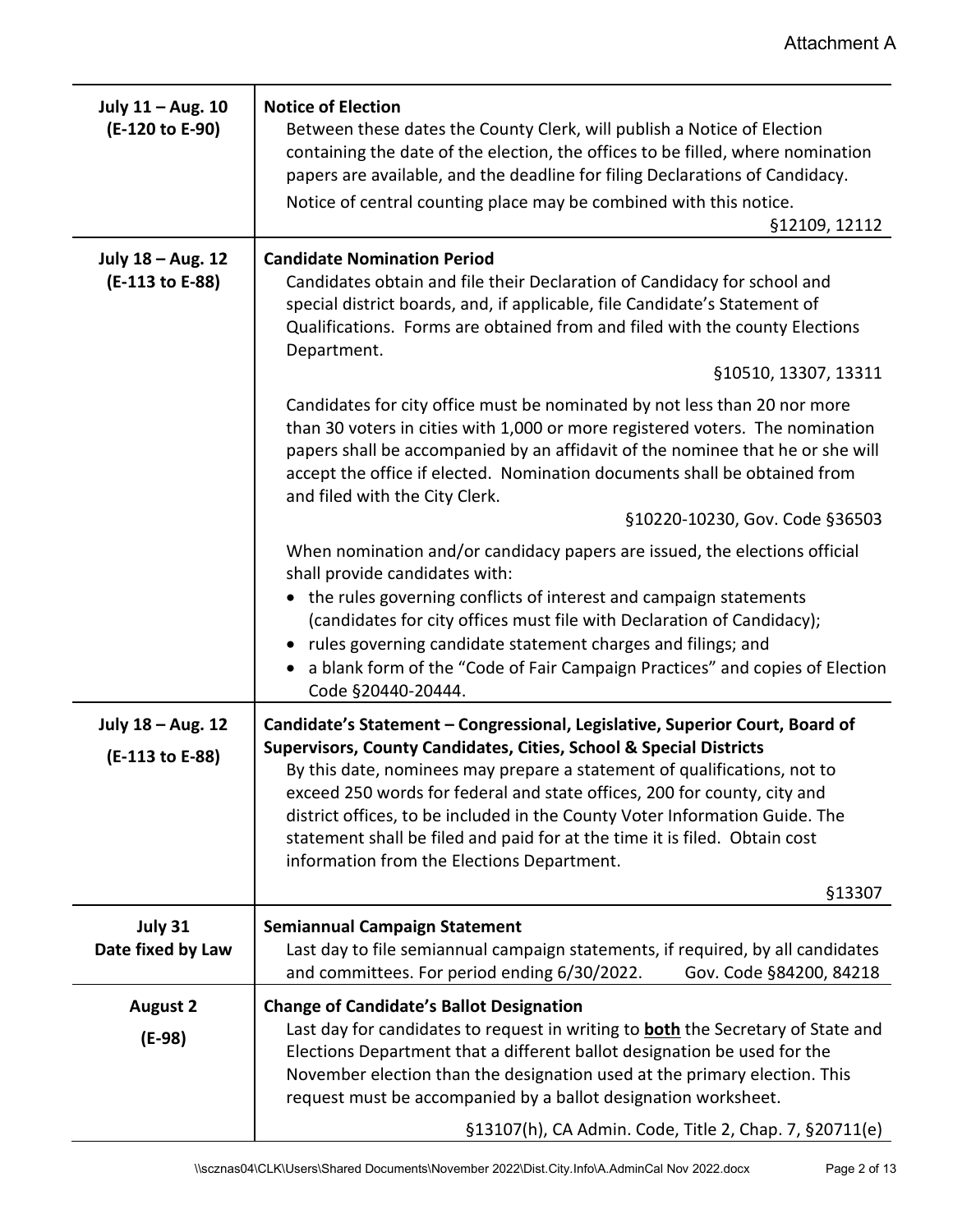| Aug. 10 - Nov. 8<br>$(E-90 - E)$ | <b>24-hour Contribution Reports</b><br>During the 90 days immediately preceding an election and including Election<br>Day, the following contributions that total in the aggregate of \$1,000 or more<br>must be reported within 24 hours to the county elections official.<br>496: File if independent expenditures of \$1,000 or more are made.<br>$\bullet$<br>497: File if a contribution of \$1,000 or more in the aggregate is received<br>$\bullet$<br>from a single source.<br>497: File if a contribution of \$1,000 or more in the aggregate is made to a<br>$\bullet$<br>candidate or measure being voted upon November 8, 2022, or to a political<br>party committee.<br>The recipient of a non-monetary contribution of \$1,000 or more must file<br>$\bullet$<br>a Form 497 report within 48 hours from the time the contribution is<br>received.                                                                              |
|----------------------------------|----------------------------------------------------------------------------------------------------------------------------------------------------------------------------------------------------------------------------------------------------------------------------------------------------------------------------------------------------------------------------------------------------------------------------------------------------------------------------------------------------------------------------------------------------------------------------------------------------------------------------------------------------------------------------------------------------------------------------------------------------------------------------------------------------------------------------------------------------------------------------------------------------------------------------------------------|
|                                  | File by fax, guaranteed overnight delivery service, personal delivery, or online<br>if available.                                                                                                                                                                                                                                                                                                                                                                                                                                                                                                                                                                                                                                                                                                                                                                                                                                            |
|                                  | Gov Code §82036, 84203, 84203.3                                                                                                                                                                                                                                                                                                                                                                                                                                                                                                                                                                                                                                                                                                                                                                                                                                                                                                              |
| Aug. 10 - Nov. 8<br>$(E-90 - E)$ | 24-hour Independent Expenditure Reports<br>During the 90 days immediately preceding an election and including Election<br>Day, all candidates and committees that make an independent expenditure of<br>\$1,000 or more to support or oppose a single candidate for elective state or<br>local office or a single state or local ballot measure must report the<br>expenditure within 24 hours to the Secretary of State's Office or county<br>elections official, whomever receives the campaign statements.<br>496: File if independent expenditures of \$1,000 or more are made.<br>$\bullet$<br>462: New Verification Requirements. Campaign committees that make<br>$\bullet$<br>independent expenditures of \$1,000 or more must verify that the<br>expenditures are, in fact, not coordinated with the relevant candidate or<br>ballot measure committee and that the committee is reporting all<br>contributions and reimbursements. |
|                                  | File 496 with the appropriate filing officer by personal delivery, e-mail,<br>guaranteed overnight service, fax or online, if available. File 462 by email to<br>form462@fppc.ca.gov                                                                                                                                                                                                                                                                                                                                                                                                                                                                                                                                                                                                                                                                                                                                                         |
|                                  | Gov Code §82036.5, 84204, 85500, 85501, 85505                                                                                                                                                                                                                                                                                                                                                                                                                                                                                                                                                                                                                                                                                                                                                                                                                                                                                                |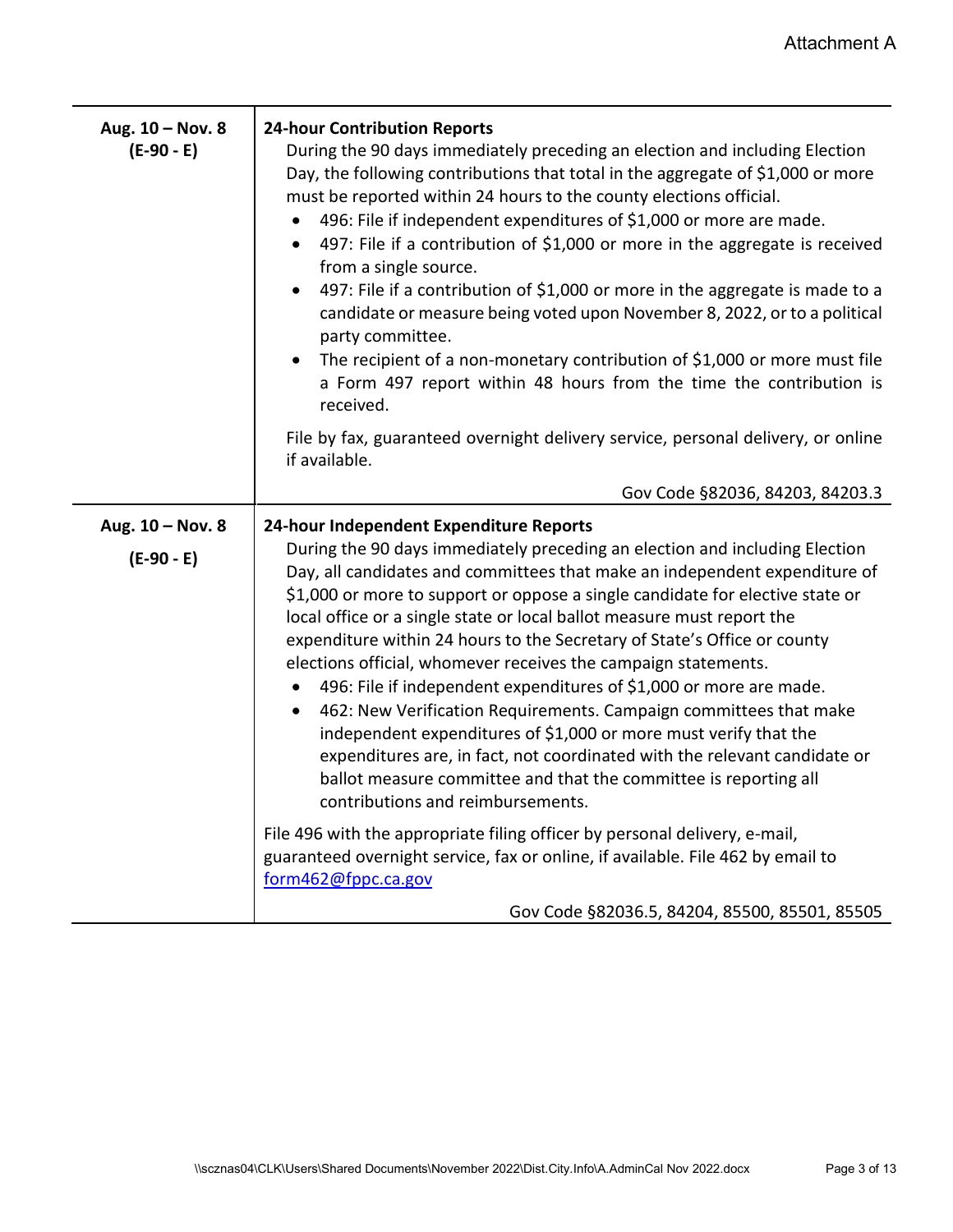| <b>Aug. 12</b><br>$(E-88)$       | Last Day to Submit Resolutions of Consolidation<br>Final deadline for the governing body of a district, city, school or other<br>political subdivision which requests consolidation of a local election for<br>candidates and/or measures to file the request with the county Elections<br>Department. Earlier filing dates are encouraged in order to meet printing<br>schedule.                                                                                                                                                                                                                                                                                                                                                                                                                     |
|----------------------------------|-------------------------------------------------------------------------------------------------------------------------------------------------------------------------------------------------------------------------------------------------------------------------------------------------------------------------------------------------------------------------------------------------------------------------------------------------------------------------------------------------------------------------------------------------------------------------------------------------------------------------------------------------------------------------------------------------------------------------------------------------------------------------------------------------------|
|                                  | Whenever resolutions calling for a measure to be placed on the ballot are<br>filed, immediately after that filing date will be a 10-day public inspection<br>period. Documents will be on public display at the Elections Department, 701<br>Ocean St., Room 310, Santa Cruz.                                                                                                                                                                                                                                                                                                                                                                                                                                                                                                                         |
|                                  | During this period, any voter of the jurisdiction or the county elections official<br>may seek a writ of mandate or an injunction requiring any or all of the<br>materials to be amended or deleted.                                                                                                                                                                                                                                                                                                                                                                                                                                                                                                                                                                                                  |
|                                  | §9190, 9380, 10401, 10402, 10403                                                                                                                                                                                                                                                                                                                                                                                                                                                                                                                                                                                                                                                                                                                                                                      |
| Aug. 12<br>$(E-88)$              | Last Day to file a Declaration of Candidacy for the November 8, 2022 election.                                                                                                                                                                                                                                                                                                                                                                                                                                                                                                                                                                                                                                                                                                                        |
|                                  | §10510                                                                                                                                                                                                                                                                                                                                                                                                                                                                                                                                                                                                                                                                                                                                                                                                |
| Aug. 12<br>$(E-88)$              | <b>Deadline for Filing Tax Rate Statement for Bond Measures</b><br>Last day to file Tax Rate Statement for any bond measure appearing on the<br>November ballot.                                                                                                                                                                                                                                                                                                                                                                                                                                                                                                                                                                                                                                      |
|                                  | §9401                                                                                                                                                                                                                                                                                                                                                                                                                                                                                                                                                                                                                                                                                                                                                                                                 |
| Aug. $13 - 17$<br>(E-87 to E-83) | <b>Extension of Nomination Period</b><br>If the incumbent does not file by 5pm on August 12, there is a 5-day filing<br>extension for anyone other than the incumbent to file for office.                                                                                                                                                                                                                                                                                                                                                                                                                                                                                                                                                                                                             |
|                                  | §10516                                                                                                                                                                                                                                                                                                                                                                                                                                                                                                                                                                                                                                                                                                                                                                                                |
| Aug. 17<br>$(E-83)$              | <b>Insufficient Number of Nominees</b><br>Special Districts: If by 5pm on this day, only one person has been nominated<br>or an insufficient number of persons have been nominated to fill an office or<br>offices, and a petition signed by 10% or 50 voters (whichever is the smaller<br>number) has not been submitted, the elections official shall certify this fact to<br>the Board of Supervisors. A person who has filed a Declaration of Candidacy<br>shall be appointed by the Board of Supervisors at a regular or special meeting<br>held prior to the first Monday before the first Friday in December. If no one<br>filed, another qualified person shall be appointed by the Board of Supervisors<br>on or before November 8 and shall take office and serve as if elected.<br>\$10515 |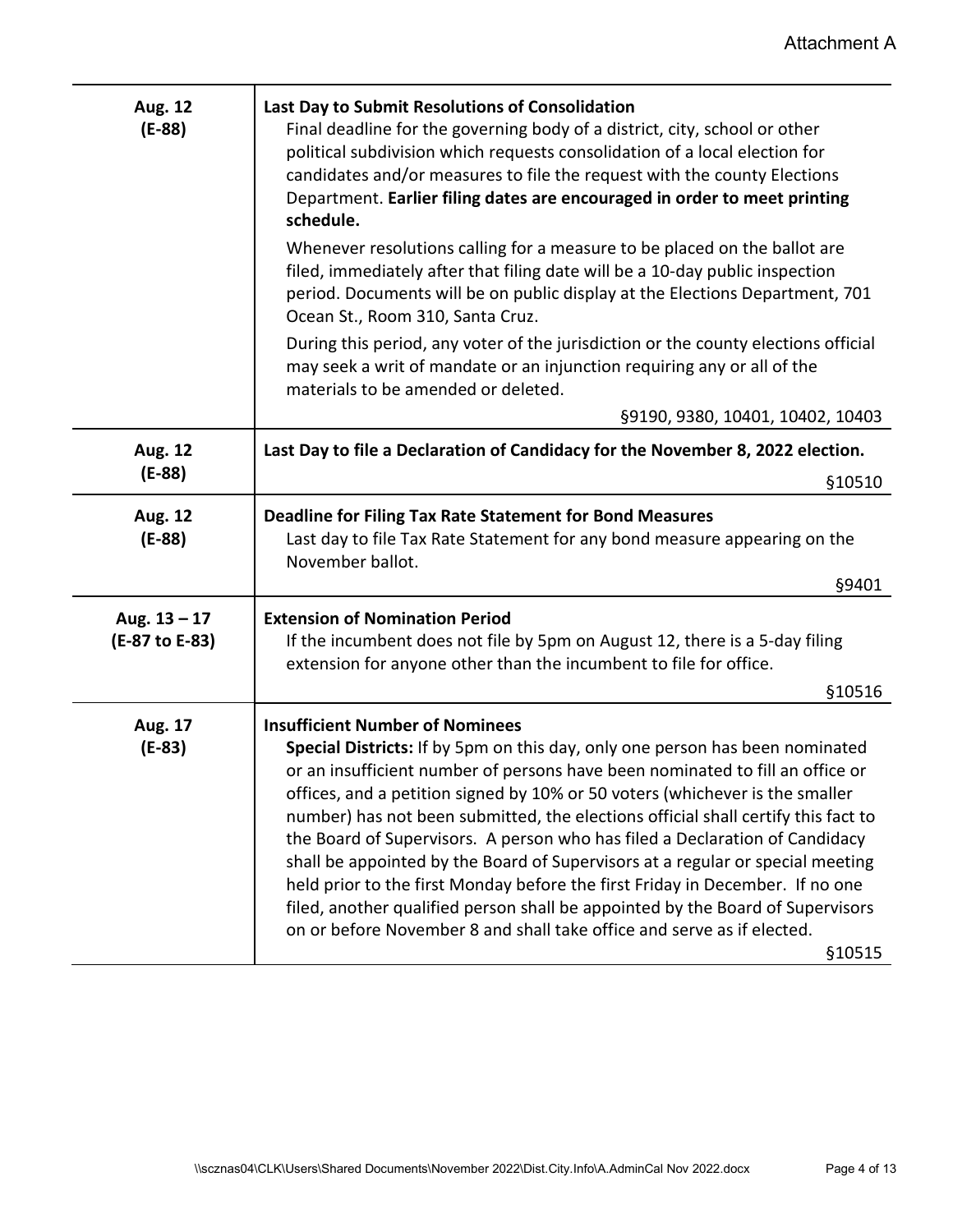| Aug. 17<br>$(E-83)$       | <b>Insufficient Number of Nominees</b><br>Schools/County Boards of Education: If by 5pm on this day, only one person<br>has been nominated or there are no nominees for the office(s) to be filled or in<br>the case of members elected at large or by trustee areas, there are fewer than<br>the number to be elected, and no petition is signed by 10% or 50 voters<br>(whichever is the smaller number), an appointment will be made. The qualified<br>person nominated shall be seated at the organizational meeting of the board,<br>or, if an insufficient number is nominated, the governing board shall appoint as<br>necessary at a meeting prior to Election Day. Persons so appointed shall be<br>seated at the organizational meeting as if they had been elected. |
|---------------------------|--------------------------------------------------------------------------------------------------------------------------------------------------------------------------------------------------------------------------------------------------------------------------------------------------------------------------------------------------------------------------------------------------------------------------------------------------------------------------------------------------------------------------------------------------------------------------------------------------------------------------------------------------------------------------------------------------------------------------------------------------------------------------------|
|                           | In the event no one is nominated, the governing board shall publish a notice<br>one time in a newspaper of general circulation in the district stating the board<br>intends to make an appointment and informing the public how to apply for<br>the office.                                                                                                                                                                                                                                                                                                                                                                                                                                                                                                                    |
|                           | Ed. Code §5326, 5328, 5328.5                                                                                                                                                                                                                                                                                                                                                                                                                                                                                                                                                                                                                                                                                                                                                   |
| Aug. 18, 11am<br>$(E-82)$ | <b>Randomized Alphabet Drawing</b><br>Secretary of State shall conduct the randomized alphabet drawing to<br>determine the order in which the candidates will appear on the November<br>ballot.<br>On this same day, the County Clerk shall conduct a randomized alphabet<br>drawing for the offices of State Senate and Assembly.                                                                                                                                                                                                                                                                                                                                                                                                                                             |
|                           | \$13112(b)(1)(C)(i)                                                                                                                                                                                                                                                                                                                                                                                                                                                                                                                                                                                                                                                                                                                                                            |
| Aug. 19<br>$(E-81)$       | <b>Deadline to File Arguments, Analyses for Measures</b><br>Arguments for or against any local measure called for the November 8, 2022<br>election are due by 5pm.<br>§9163, 9316<br>County Counsel to submit analysis for county and school/special district                                                                                                                                                                                                                                                                                                                                                                                                                                                                                                                  |
|                           | measures.<br>§9160, 9313                                                                                                                                                                                                                                                                                                                                                                                                                                                                                                                                                                                                                                                                                                                                                       |
|                           | City attorney to submit analysis of city measures.<br>§9280                                                                                                                                                                                                                                                                                                                                                                                                                                                                                                                                                                                                                                                                                                                    |
|                           | County Auditor, if previously directed by the Board of Supervisors, to submit<br>fiscal analysis of measures.                                                                                                                                                                                                                                                                                                                                                                                                                                                                                                                                                                                                                                                                  |
|                           | §9160<br>Arguments and analyses are public after the 5pm deadline. (Department<br>Policy)                                                                                                                                                                                                                                                                                                                                                                                                                                                                                                                                                                                                                                                                                      |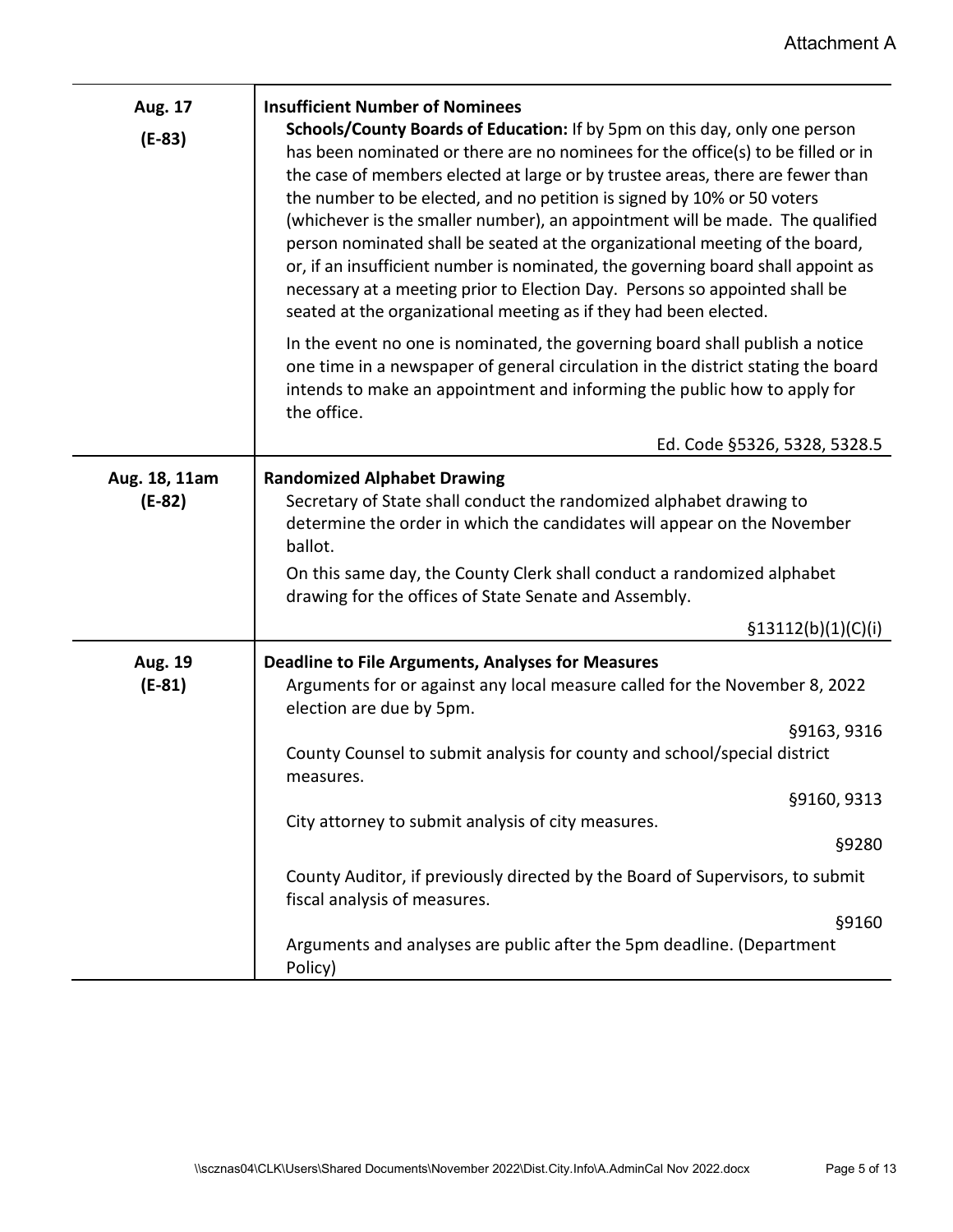| Aug. $20 - 29$<br>(E-80 to E-71)     | 10-day Public Inspection for Arguments and Analyses<br>Documents will be on public display at the Elections Department, 701 Ocean<br>St., Room 310, Santa Cruz.                                                                                                                                                                                                                                                                                                              |
|--------------------------------------|------------------------------------------------------------------------------------------------------------------------------------------------------------------------------------------------------------------------------------------------------------------------------------------------------------------------------------------------------------------------------------------------------------------------------------------------------------------------------|
|                                      | During the 10-calendar-day public examination period provided by this<br>section, any voter of the jurisdiction in which the election is being held, or the<br>county elections official, himself or herself, may seek a writ of mandate or an<br>injunction requiring any or all of the materials to be amended or deleted. The<br>writ of mandate or injunction request shall be filed no later than the end of<br>the 10-calendar-day public examination period.<br>§9190 |
| Aug. 26                              | <b>Deadline for Filing Rebuttals to Measures</b>                                                                                                                                                                                                                                                                                                                                                                                                                             |
| $(E-74)$                             | On this date Rebuttal Arguments will be due by 5pm.                                                                                                                                                                                                                                                                                                                                                                                                                          |
|                                      | §9167, 9317<br>Rebuttals are public after the 5pm deadline. (Department policy)                                                                                                                                                                                                                                                                                                                                                                                              |
| Aug. 27 - Sept. 6*<br>(E-73 to E-64) | 10-day Public Inspection for Rebuttals<br>Documents will be on public display at the Elections Department, 701 Ocean<br>St., Room 310, Santa Cruz.                                                                                                                                                                                                                                                                                                                           |
|                                      | During this period, any voter of the jurisdiction or the county elections official<br>may seek a writ of mandate or an injunction requiring any or all of the<br>materials to be amended or deleted.                                                                                                                                                                                                                                                                         |
|                                      | §9190, 9380                                                                                                                                                                                                                                                                                                                                                                                                                                                                  |
| Sept. 1<br>$(E-68)$                  | Certified List of Candidates - Federal and State Offices<br>Last day for the Secretary of State to send to each elections official a list<br>showing the name, party preference, and ballot designation of every person<br>who has been nominated as a candidate for public office and is entitled to<br>receive votes within the county at the general election.                                                                                                            |
|                                      | §8148                                                                                                                                                                                                                                                                                                                                                                                                                                                                        |
| Sept. 1<br>$(E-68)$                  | <b>Randomized List from Secretary of State</b><br>By this day, the SOS shall provide to elections officials a list of candidates for<br>each county arranged according to the randomized alphabet drawn on August<br>18, 2022.<br>§8149                                                                                                                                                                                                                                      |
| Sept. 5                              | <b>County Holiday - Office Closed</b>                                                                                                                                                                                                                                                                                                                                                                                                                                        |
| $(E-64)$                             |                                                                                                                                                                                                                                                                                                                                                                                                                                                                              |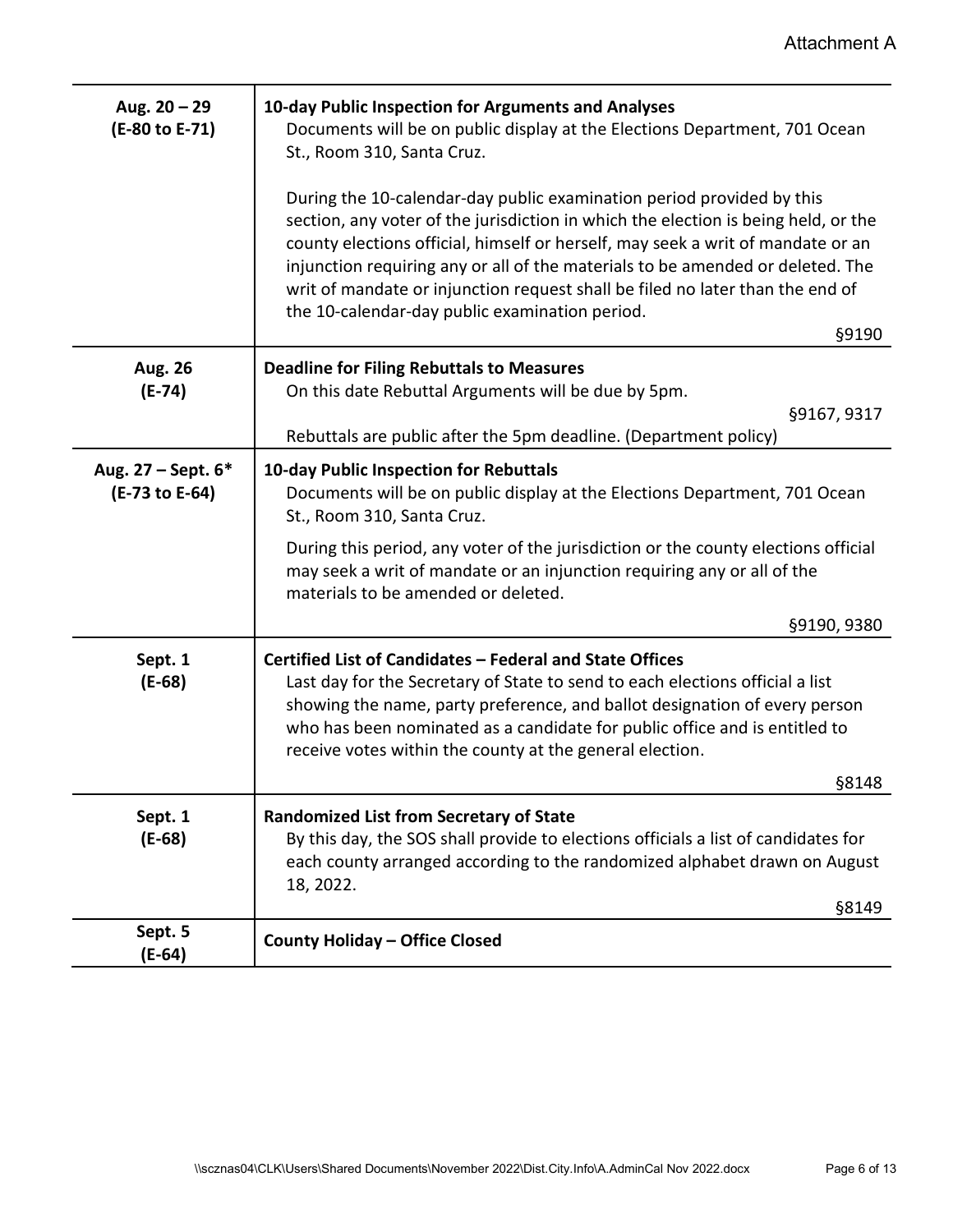| Sept. 9<br>$(E-60)$                  | <b>Military or Overseas Vote-by-Mail Ballot Applications</b><br>First day the county elections official may process applications for military or<br>overseas voter ballots. Any applications received by the county elections<br>official prior to this day shall be kept and processed on or after this date. If<br>the applicant is not a resident of the county to which he or she has applied,<br>the elections official receiving the application shall forward it immediately to<br>the proper county. |
|--------------------------------------|--------------------------------------------------------------------------------------------------------------------------------------------------------------------------------------------------------------------------------------------------------------------------------------------------------------------------------------------------------------------------------------------------------------------------------------------------------------------------------------------------------------|
|                                      | A request for a vote-by-mail ballot from a military or overseas voter will be<br>deemed an affidavit of registration and an application for permanent vote-<br>by-mail status.                                                                                                                                                                                                                                                                                                                               |
|                                      | §300(b), 321, 3102, 3105                                                                                                                                                                                                                                                                                                                                                                                                                                                                                     |
| Sept. $9 - 19$<br>(E-60 to E-50)     | Report of Registration - 60-day County Report<br>During this period, county elections officials shall send to the Secretary of<br>State a summary statement of the number of persons registered by party in<br>their counties and in each political subdivision thereof as of Sept. 9, 2022.                                                                                                                                                                                                                 |
|                                      | §2187                                                                                                                                                                                                                                                                                                                                                                                                                                                                                                        |
| Sept. 12 - Oct. 25<br>(E-57 to E-14) | Statement of Write-in Candidacy & Nomination Papers for local offices only<br>During this period write-in candidates must file their Statement of Write-in<br>Candidacy and Nomination Papers with the county elections official.                                                                                                                                                                                                                                                                            |
|                                      | Write-in candidates are allowed for county offices, school, city, and special<br>districts.                                                                                                                                                                                                                                                                                                                                                                                                                  |
|                                      | U.S. Senate, Congress, Statewide offices, Board of Equalization, State Senate<br>and State Assembly do not allow write-ins on the November ballot.                                                                                                                                                                                                                                                                                                                                                           |
|                                      | §8600, 8601                                                                                                                                                                                                                                                                                                                                                                                                                                                                                                  |
| Sept. 29 - Oct. 10<br>(E-40 to E-29) | Counties Mail County Voter Information Guide / State Voter Guide Mailing<br>Between these dates the county elections official shall mail a Sample Ballot<br>and County Voter Information Guide to each registered voter.                                                                                                                                                                                                                                                                                     |
|                                      | Between these dates the Secretary of State shall mail State Voter Guides to all<br>households in which voters were registered by Friday, Sept. 4 (E-60). The<br>Secretary of State will do a supplemental mailing of the State Voter Guides to<br>voters who register after October 10, 2022.                                                                                                                                                                                                                |
|                                      | §9094, 13303, 13304                                                                                                                                                                                                                                                                                                                                                                                                                                                                                          |
| Sept. 29<br>$(E-40)$                 | <b>First Pre-Election Statement</b><br>Last day to file campaign statements for candidates and committees covering<br>the period from July 1, 2022 to September 24, 2022 (E-45).                                                                                                                                                                                                                                                                                                                             |
|                                      | Gov. Code §84200.5, 84200.8(a)                                                                                                                                                                                                                                                                                                                                                                                                                                                                               |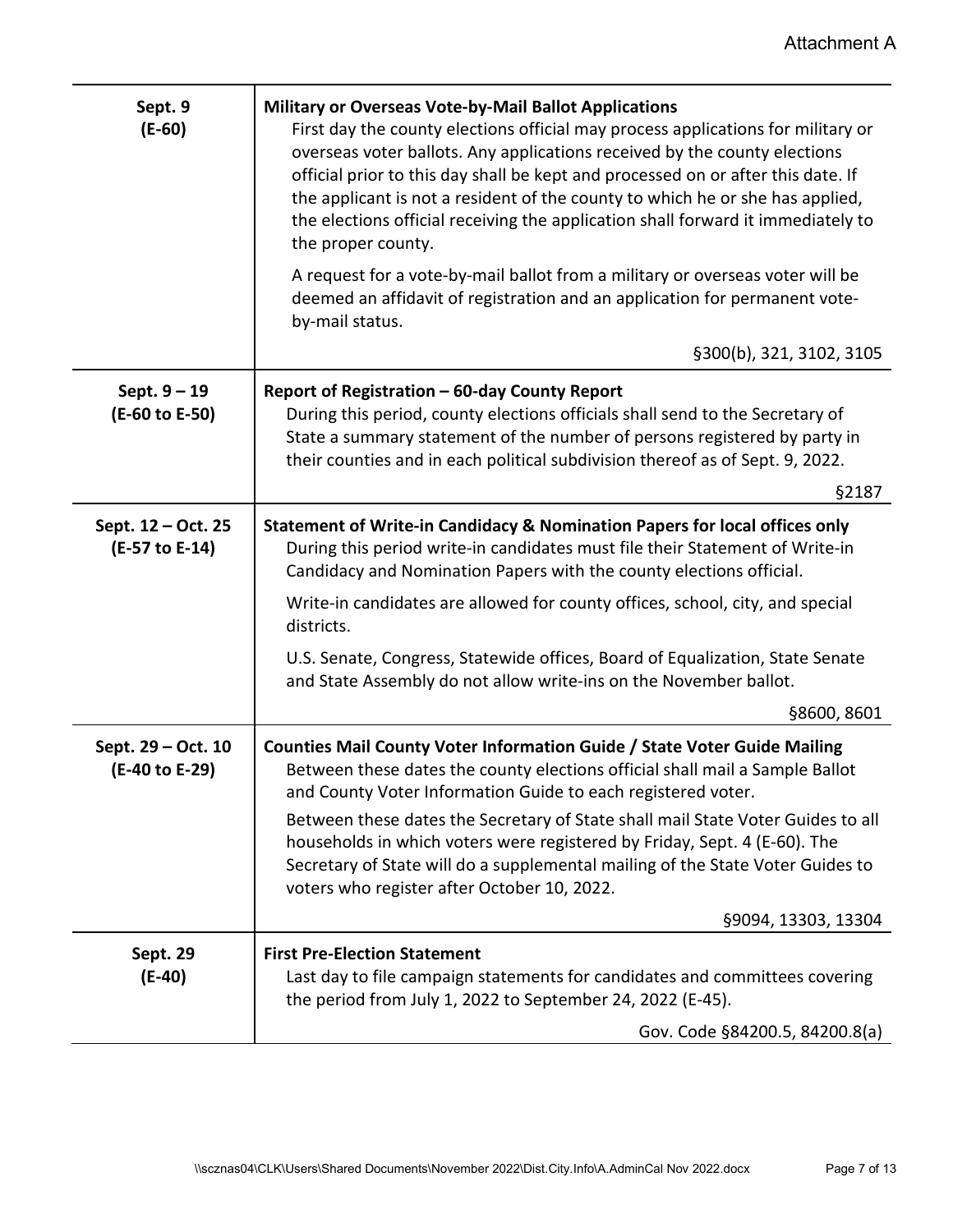| Oct. 10<br>$(E-29)$  | Last Day to Register to Vote to Ensure Receipt of County Voter Information<br>Guide                                                                                                                                                                                                                                                                                                                                                                                                                                                                                                                                                                        |
|----------------------|------------------------------------------------------------------------------------------------------------------------------------------------------------------------------------------------------------------------------------------------------------------------------------------------------------------------------------------------------------------------------------------------------------------------------------------------------------------------------------------------------------------------------------------------------------------------------------------------------------------------------------------------------------|
|                      | Voter registration cards received by this date (postmark NOT ACCEPTABLE)<br>will be added to the rolls and the voters will receive a County Voter<br>Information Guide. The voters who submit cards after this date will NOT<br>receive a County Voter Information Guide, only a notice advising the late<br>registrant where to vote and that they can view the County Voter Information<br>Guide online.                                                                                                                                                                                                                                                 |
|                      | §9094, 13303                                                                                                                                                                                                                                                                                                                                                                                                                                                                                                                                                                                                                                               |
| Oct. 10*<br>$(E-29)$ | <b>Vote-by-Mail Ballots mailed to all voters</b><br>All active registered voters will receive a ballot in the mail. Voters can vote in-<br>person or obtain a replacement ballot from the County Elections Office and<br>Watsonville City Hall.                                                                                                                                                                                                                                                                                                                                                                                                            |
|                      | §3001, 3003                                                                                                                                                                                                                                                                                                                                                                                                                                                                                                                                                                                                                                                |
| Oct. 10              | <b>Ballot Dropoff Locations Open</b>                                                                                                                                                                                                                                                                                                                                                                                                                                                                                                                                                                                                                       |
| $(E-29)$             | County ballot dropoff locations open to receive ballots. All locations are to be<br>open at least during regular business hours, with one open at least 12 hours<br>per day.                                                                                                                                                                                                                                                                                                                                                                                                                                                                               |
|                      | §4005(1)(B)                                                                                                                                                                                                                                                                                                                                                                                                                                                                                                                                                                                                                                                |
| Oct. 10<br>$(E-29)$  | <b>County Holiday - Office Closed</b>                                                                                                                                                                                                                                                                                                                                                                                                                                                                                                                                                                                                                      |
| Oct. 24<br>$(E-15)$  | <b>15-day Voter Registration</b><br>Last day to register to vote in the general election. The Voter Registration<br>Form shall be mailed (postmarked by this date), received online by midnight,<br>or delivered to the county elections official by this date and is effective upon<br>receipt. The Voter Registration Form may also be submitted by this date to<br>the Secretary of State, Department of Motor Vehicles, or any National Voter<br>Registration Act designated agency. Persons will also be registered to vote<br>when they submit an application for a driver's license or state identification<br>card or provide a change of address. |
|                      | 52 U.S.C. § 20301; §321, 2102                                                                                                                                                                                                                                                                                                                                                                                                                                                                                                                                                                                                                              |
|                      | Last day for military or overseas voters to register to vote.                                                                                                                                                                                                                                                                                                                                                                                                                                                                                                                                                                                              |
|                      |                                                                                                                                                                                                                                                                                                                                                                                                                                                                                                                                                                                                                                                            |
|                      | A request for a vote-by-mail ballot from a military or overseas voter, if<br>postmarked on or before this date, will be deemed an affidavit of registration<br>and an application for permanent vote-by-mail status. When a county<br>elections official receives and approves a registration application from a<br>military or overseas voter, the official must provide that voter with a vote-by-<br>mail ballot for each subsequent election for federal office in the state unless<br>the voter fails to vote in four consecutive statewide general elections.<br>\$3102(e)                                                                           |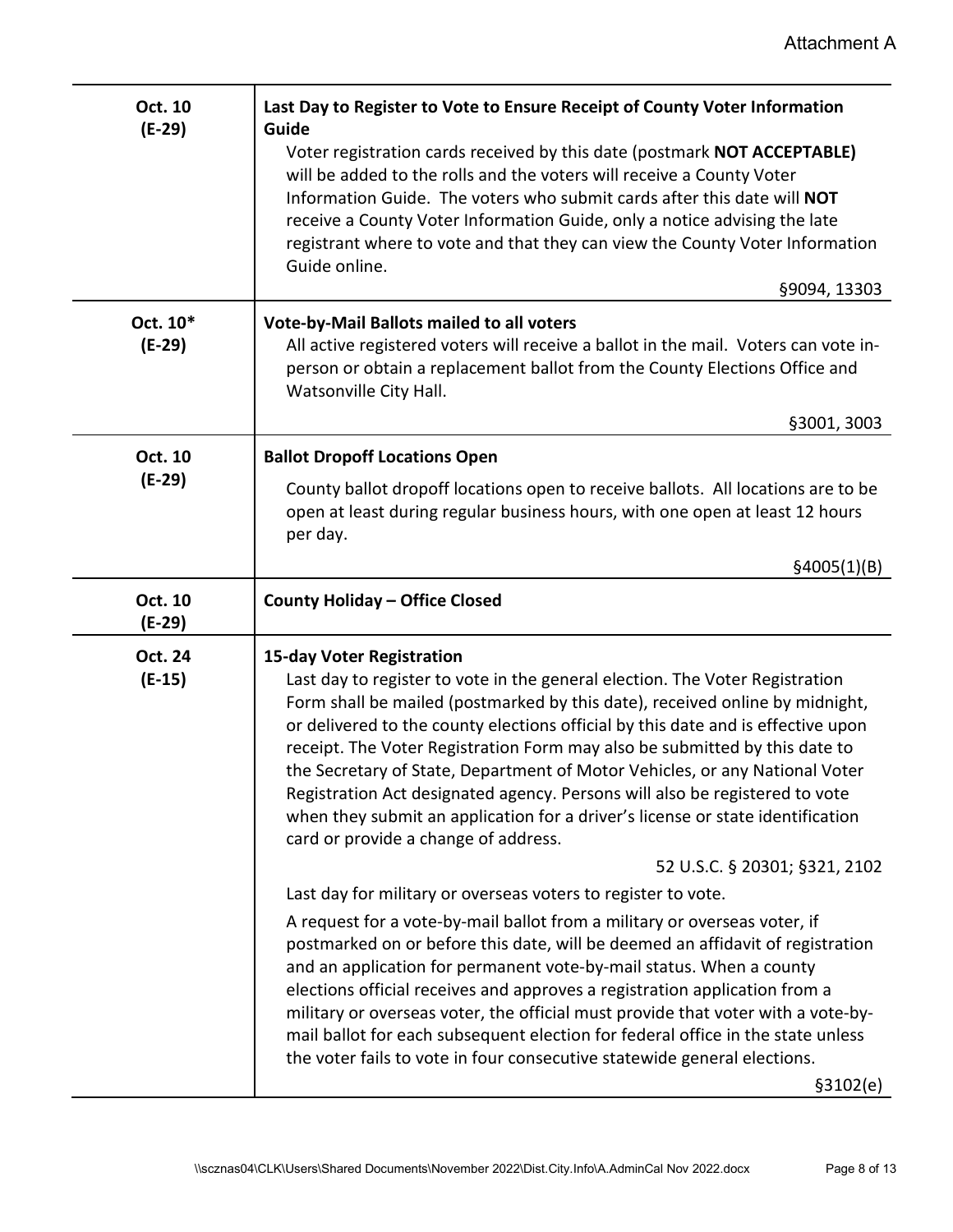| Oct. 25 - Nov. 8<br>$(E-14$ to E) | <b>Same Day Voter Registration</b><br>Voters may register and vote a provisional ballot during the 14 days prior to<br>the election, including Election Day. Same Day Voter Registration will be<br>provided at all permanent and satellite offices and polling places.<br>§2170                                                                                                                                                                                                                                                                              |
|-----------------------------------|---------------------------------------------------------------------------------------------------------------------------------------------------------------------------------------------------------------------------------------------------------------------------------------------------------------------------------------------------------------------------------------------------------------------------------------------------------------------------------------------------------------------------------------------------------------|
| Oct. 27<br>$(E-12)$               | <b>Second Pre-Election Statement</b><br>The last day to file campaign statements for candidates and committees<br>covering the period from September 20, 2020 to October 17, 2020.<br>Gov. Code §84200.5, 84200.8(b)                                                                                                                                                                                                                                                                                                                                          |
| <b>Oct. 29</b><br>$(E-10)$        | <b>Notice of Central Counting Place</b><br>Last day for county elections official to publish the notice that the general<br>election ballots will be counted at a specified public place. The notice shall be<br>published one time in a newspaper of general circulation in the county.<br>§12109                                                                                                                                                                                                                                                            |
| Oct. 31                           | <b>Quarterly Statements by Ballot Measure Committees</b>                                                                                                                                                                                                                                                                                                                                                                                                                                                                                                      |
| Date fixed by Law                 | All committees primarily formed to support or oppose the qualification,<br>passage or defeat of a ballot measure must file quarterly campaign<br>statements for the period July 1 through Sept. 30 during any semiannual<br>period in which the measure is not being voted upon. Following the election,<br>such committees are only required to file semiannual statements unless they<br>make contributions or expenditures to qualify, support or oppose other<br>measures, in which case they would have an ongoing duty to file quarterly<br>statements. |
|                                   | §Gov. Code 84202.3                                                                                                                                                                                                                                                                                                                                                                                                                                                                                                                                            |
| Oct. 29 - Nov. 8<br>$(E-10 to E)$ | 11-day Vote Center Polling Locations Open<br>Vote Centers open for this period are available for 8 hours each day prior to<br>Election Day, and normal polling hours on Election Day. Locations will be<br>posted by October 10 on www.votescount.us<br>\$4005(4)(A)                                                                                                                                                                                                                                                                                          |
| Nov. 2 - Nov. 8<br>$(E-6$ to E)   | <b>Obtaining a Ballot After the Close of Vote-by-Mail</b><br>Period in which any voter may apply in writing for a ballot if, because of<br>specific conditions, he/she will be unable to go to the polls. A written<br>statement is not necessary if the ballot is voted in the office of the elections<br>official at the time of the request. The voter may either personally or through<br>any authorized representative return the ballot to the Elections Department<br>or polling place in the county.<br>§3021                                         |
| Nov. 4                            | County Campaign Disclosure Statement - 3rd Pre-Election Statement                                                                                                                                                                                                                                                                                                                                                                                                                                                                                             |
| $(E-4)$                           | The last day for county candidates to file their disclosure statement for the<br>period 10/23/2022 to 11/3/2022.                                                                                                                                                                                                                                                                                                                                                                                                                                              |
|                                   | Santa Cruz County Code §8.04.080(2)c                                                                                                                                                                                                                                                                                                                                                                                                                                                                                                                          |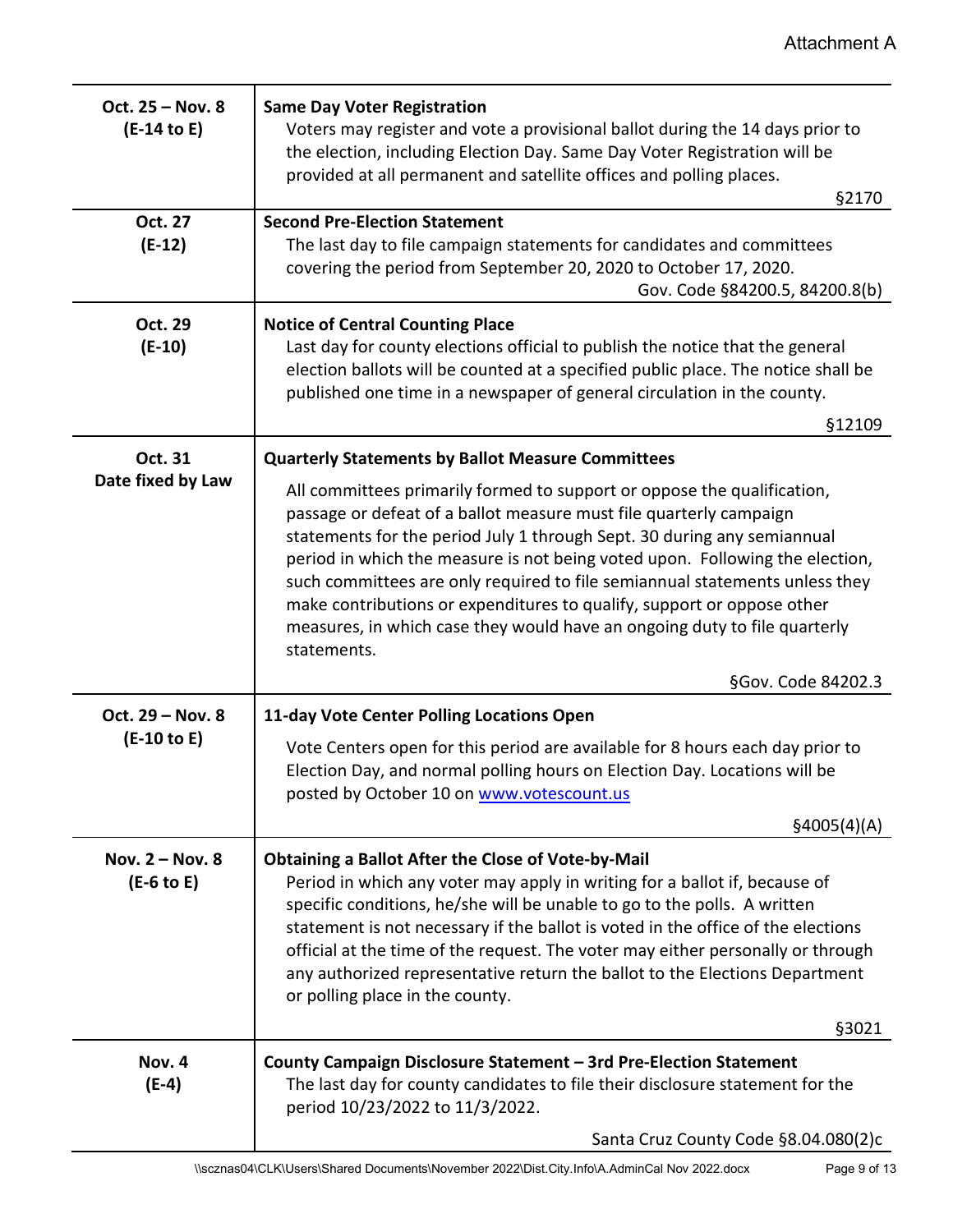| Nov. $5 - Nov.8$<br>$(E-3 to E)$   | 4-day Vote Center Polling Locations Open<br>Vote Centers are available for 8 hours each day prior to Election Day, and<br>normal polling hours on Election Day. Locations will be posted by October 10<br>on www.votescount.us                                                                                                                                           |
|------------------------------------|--------------------------------------------------------------------------------------------------------------------------------------------------------------------------------------------------------------------------------------------------------------------------------------------------------------------------------------------------------------------------|
|                                    | \$4005(3)(A)                                                                                                                                                                                                                                                                                                                                                             |
| Nov. 8<br>(E)                      | <b>General Election Day</b><br>Polls open at 7am and close at 8pm                                                                                                                                                                                                                                                                                                        |
|                                    | §1000, 14212                                                                                                                                                                                                                                                                                                                                                             |
| Nov. 8, 8 pm<br>(E)                | <b>Semifinal Official Canvass</b><br>Beginning at 8pm and continuously until completed, the county elections<br>official shall conduct the semifinal official canvass of votes and report totals to<br>the Secretary of State at least every two hours.                                                                                                                  |
|                                    | §15150, 15151                                                                                                                                                                                                                                                                                                                                                            |
| Nov. 8<br>(E)                      | <b>Unopposed Judge: Superior Court</b><br>On this date, the County Clerk declares elected any incumbent superior or<br>municipal court judge who has filed for office but whose name did not appear<br>on either the primary or general election ballots because he or she was<br>unopposed.<br>§8203                                                                    |
| Nov. 10 - Dec. 8<br>$(E+2 - E+30)$ | <b>Official Canvass</b><br>The official canvass of precinct returns is to be completed during this time.<br>§15301, 15372                                                                                                                                                                                                                                                |
| <b>Nov. 11</b><br>$(E+3)$          | <b>County Holiday - Office Closed</b>                                                                                                                                                                                                                                                                                                                                    |
| <b>Nov. 15</b><br>$(E+7)$          | Vote-by-Mail Ballots Returned Via Post Office - Deadline<br>Vote-by-mail ballots that are postmarked on or before Election Day or are<br>time stamped or date stamped by a bona fide private mail delivery company<br>on or before Election Day, and received by the county elections official by the<br>Friday after the election shall be considered received on time. |
|                                    | If the ballot has no postmark, a postmark with no date, or an illegible<br>postmark, the vote by mail ballot identification envelope must be signed and<br>dated by the voter pursuant to Section 3011 on or before Election Day in<br>order to be considered received on time.                                                                                          |
|                                    | §3017, 3020                                                                                                                                                                                                                                                                                                                                                              |
| Nov. $24 - 25$<br>(E+16 to E+17)   | <b>County Holiday - Office Closed</b>                                                                                                                                                                                                                                                                                                                                    |
| Dec. 2<br>$(E+24)$                 | <b>Candidates Elected to Special Districts Assume Office</b><br>Officers declared elected or appointed (i.e. as provided in §10515) take office<br>this date at noon after having taken the oath or posted any bond required by<br>the principal act.<br>§10554                                                                                                          |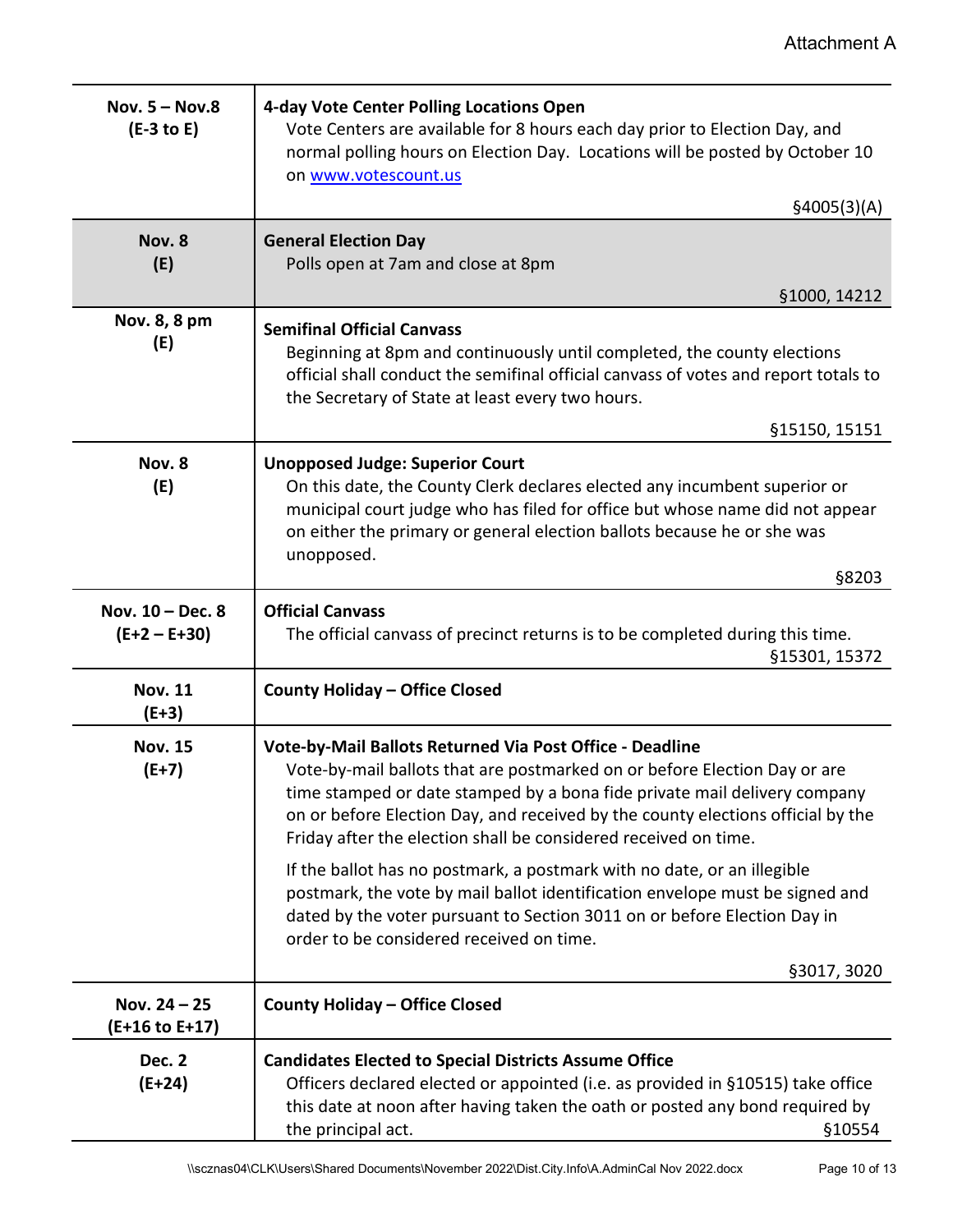| Dec. 4<br>$(E+26)$               | Last day to cure your signature on your vote-by-mail ballot envelope<br>Voters who failed to sign their vote-by-mail ballot envelope or whose<br>signature does not compare to the one we have on file, have until 2 days<br>before we certify the election to provide their signature on a ballot envelope<br>statement and file it with the County Elections Department.                              |
|----------------------------------|---------------------------------------------------------------------------------------------------------------------------------------------------------------------------------------------------------------------------------------------------------------------------------------------------------------------------------------------------------------------------------------------------------|
| <b>Dec. 5</b>                    | §3019<br><b>State Senators and State Assemblymembers Assume Office</b>                                                                                                                                                                                                                                                                                                                                  |
| $(E+27)$                         | Terms begin on the first Monday in December following the election.<br>However, elections may not be certified until December 8.                                                                                                                                                                                                                                                                        |
|                                  | CA. Const. Art. IV §2                                                                                                                                                                                                                                                                                                                                                                                   |
| Dec. 8<br>$(E+30)$               | Statement of Vote to Board of Supervisors - Certificates of Election Prepared<br>The elections official shall prepare a certified statement of the results of the<br>election and submit it to the Board of Supervisors.                                                                                                                                                                                |
|                                  | The Board of Supervisors shall declare the winners for each office and the<br>results of each measure under its jurisdiction. The county elections official<br>shall make and deliver to each person elected a certificate of election.                                                                                                                                                                 |
|                                  | §15372, 15400-15401                                                                                                                                                                                                                                                                                                                                                                                     |
| Dec. 9<br>$(E+31)$               | <b>Candidates Elected to Special Districts Assume Office</b><br>Officers elected to school office take office this date pursuant to Ed. Code<br>§5017, though no reference is made to "noon" as is the case in Elec. Code<br>§10554.                                                                                                                                                                    |
| 5 days after canvass             | <b>Recount May Be Requested</b><br>Within five (5) days after the completion of the official canvass, any voter may<br>request a recount by filing a written request with the Elections official and<br>specifying that candidates and/or measures are to be recounted.                                                                                                                                 |
|                                  | The request may specify the order of the precincts for the recount, and the<br>petitioning voter shall, before commencement of each day's recount, deposit<br>such sum as the official requires to cover costs (approximately \$500 per day).<br>"Completion of the canvass" shall be presumed to be the time when the<br>elections official signs the certified Statement of Vote.<br>$$15620 - 15634$ |
| <b>Varies between</b>            | <b>Contesting Election</b>                                                                                                                                                                                                                                                                                                                                                                              |
| 10 days to                       | Any elector of a county, city, or of any political subdivision of either may                                                                                                                                                                                                                                                                                                                            |
| 6 months following               | contest any election held therein for any of the following causes:<br>That the precinct board or any member thereof was guilty of malconduct.<br>a)                                                                                                                                                                                                                                                     |
| the certification of<br>the vote | That the person who has been declared elected to an office was not, at<br>b)<br>the time of the election, eligible to that office.                                                                                                                                                                                                                                                                      |
|                                  | That the defendant has given to any elector or member of a precinct<br>c)<br>board any bribe or reward, or has offered any bribe or reward for the<br>purpose of procuring his election, or has committed any other offense                                                                                                                                                                             |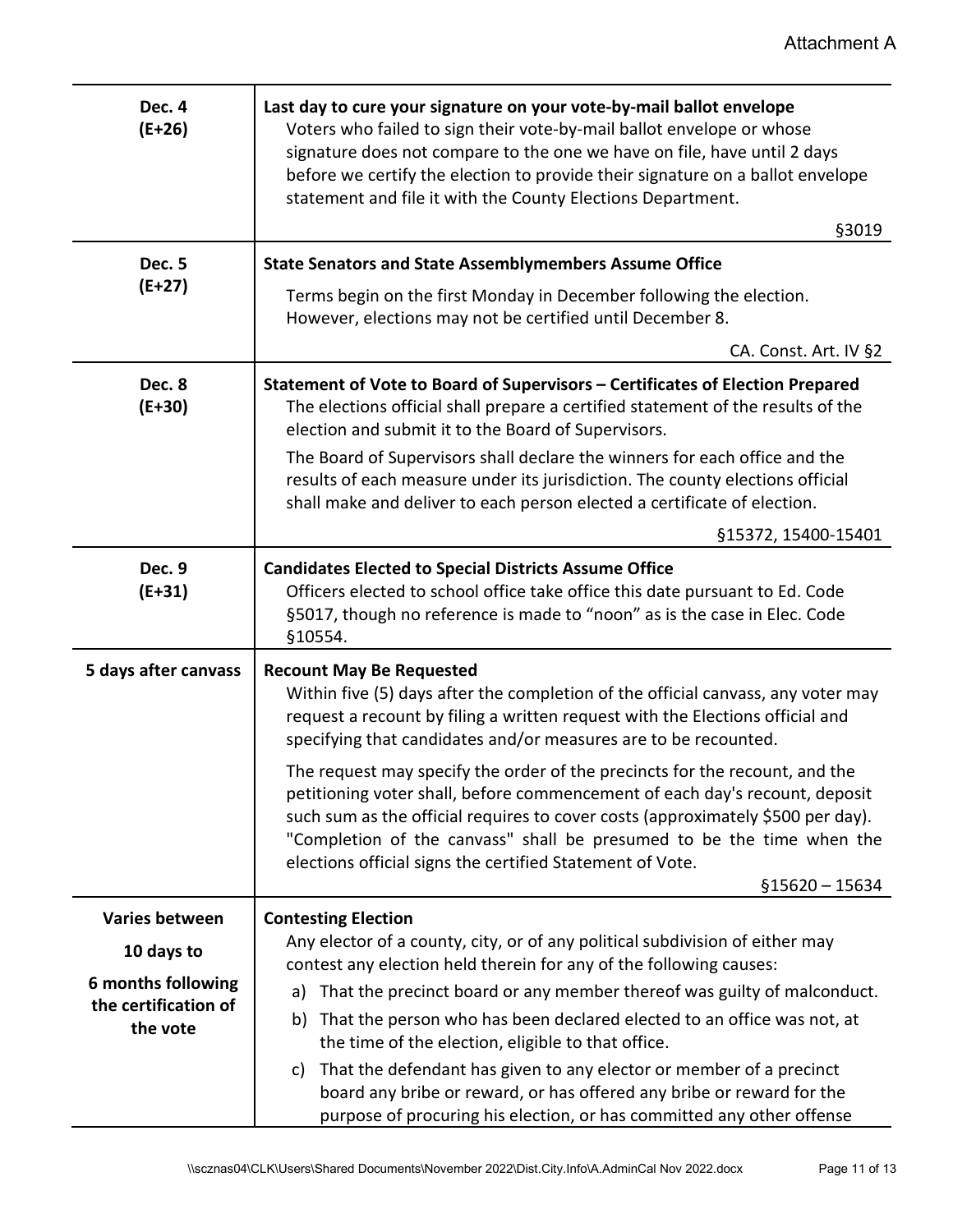|                          | against the elective franchise defined in Division 18 (commencing with<br>Section 18000).                                                                                                                                                                                                                                                                                                     |
|--------------------------|-----------------------------------------------------------------------------------------------------------------------------------------------------------------------------------------------------------------------------------------------------------------------------------------------------------------------------------------------------------------------------------------------|
|                          | d) That illegal votes were cast.                                                                                                                                                                                                                                                                                                                                                              |
|                          | e) That eligible voters who attempted to vote in accordance with the laws of<br>the state were denied their right to vote.                                                                                                                                                                                                                                                                    |
|                          | f)<br>That the precinct board in conducting the election or in canvassing the<br>returns, made errors sufficient to change the result of the election as to<br>any person who has been declared elected.                                                                                                                                                                                      |
|                          | That there was an error in the vote-counting programs or summation of<br>g)<br>ballot counts.                                                                                                                                                                                                                                                                                                 |
|                          | §16100                                                                                                                                                                                                                                                                                                                                                                                        |
|                          | The contestant shall verify the statement of contest, as provided by Section<br>446 of the Code of Civil Procedure, and shall file it within the following times<br>after either the declaration of the result of the election or the declaration of<br>the results of any postcanvass risk-limiting audit conducted pursuant to<br>Section 15560 by the body canvassing the returns thereof: |
|                          | In cases other than cases of a tie, where the contest is brought on any of<br>a)<br>the grounds mentioned in subdivision (c) of Section 16100, six months.                                                                                                                                                                                                                                    |
|                          | b) In all cases of tie, 20 days.                                                                                                                                                                                                                                                                                                                                                              |
|                          | In cases involving presidential electors, 10 days.<br>C)                                                                                                                                                                                                                                                                                                                                      |
|                          | In all other cases, 30 days.<br>d)                                                                                                                                                                                                                                                                                                                                                            |
|                          | §16401                                                                                                                                                                                                                                                                                                                                                                                        |
| <b>Dec. 9</b>            | <b>Statement of Vote to Secretary of State</b>                                                                                                                                                                                                                                                                                                                                                |
| $(E+31)$                 | No later than this date the elections official shall send one copy of the                                                                                                                                                                                                                                                                                                                     |
|                          | Statement of Vote to the Secretary of State.<br>§15375                                                                                                                                                                                                                                                                                                                                        |
|                          |                                                                                                                                                                                                                                                                                                                                                                                               |
| Dec. 16<br>$(E+38)$      | <b>Certificates of Election</b><br>The Secretary of State shall issue certificates of election to persons elected to<br>U.S. Senate, Congress, State Constitutional Offices, Board of Equalization,<br>State Senate, and State Assembly.                                                                                                                                                      |
|                          | §15503-15504; CA Const. Art. V, §14(f)                                                                                                                                                                                                                                                                                                                                                        |
| Jan. 2, 2022<br>$(E+62)$ | Candidates Elected to Statewide Offices, County Offices, Supervisors, & Judges<br><b>Assume Office</b>                                                                                                                                                                                                                                                                                        |
|                          | Terms begin at noon on the first Monday after January 1 succeeding their                                                                                                                                                                                                                                                                                                                      |
|                          | election for statewide offices, county offices, and supervisors. Superior Court                                                                                                                                                                                                                                                                                                               |
|                          | Judges also begin on this date; although, there is no mention of the noon<br>hour.                                                                                                                                                                                                                                                                                                            |
|                          | Gov. Code §24200; CA Const. Art. VI, §16 & Art. V                                                                                                                                                                                                                                                                                                                                             |